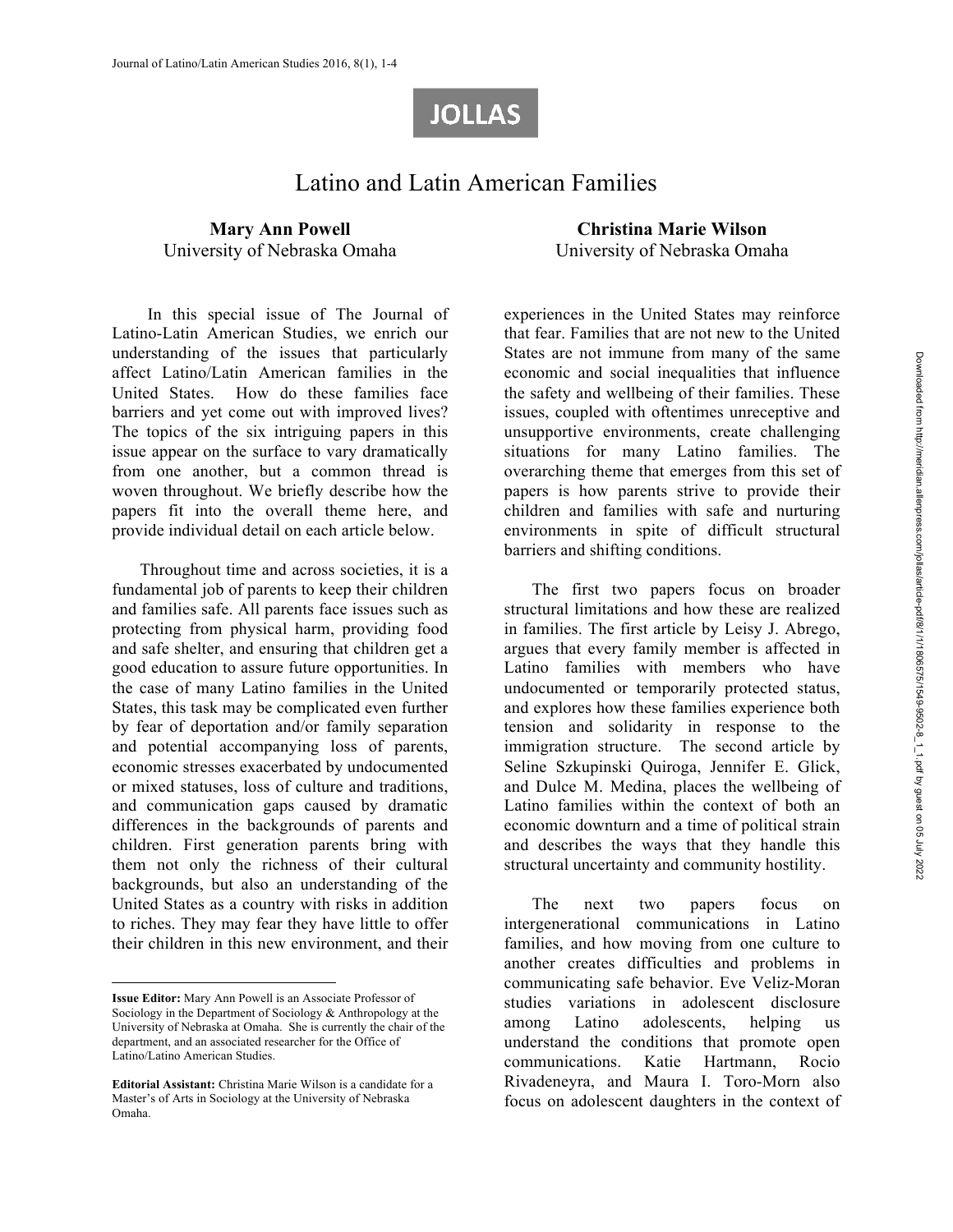first generation immigrant mothers and secondgeneration daughters and explore how daughters and their mothers communicate about sexuality. Both reflect the ways that parents try to protect their children, and what the children believe they need.

The final two papers further our understanding of two important social issues affecting families. The first, by Edna A. Viruell-Fuentes and Flavia C. D. Andradade, considers the role of social support in mental health symptoms between immigrant and nonimmigrant Latinos. The final paper by Oscar Jiménez-Castellanos, Alberto M. Ochoa, and Edward M. Olivos provides a model for parental engagement in school communities.

#### **"Illegality as a Source of Solidarity and Tension in Latino Families"**

At a time when the National debate has become even more heated over the subject of immigration, Leisy J. Abrego of University of California presents a timely examination of tension and solidarity in Latino families when one or several members of a family are undocumented. Over a 10-year period, families who have mixed status were interviewed in the Los Angeles area. In this work, Abrego describes the complex family situations created by various facets of illegality. This reveals itself in numerous ways including long-term intergenerational impacts such as long separations resulting from immigration laws. Abrego's nuanced discussion of undocumented and mixed status families is quite informative. Tension is experienced because of structural limitations with respect to immigration laws and also sensed by children through fear of abandonment and sibling rivalry. One way of overcoming some of these tensions is through the development of social networks that result in a sense of solidarity and the security perceived from such networks.

#### **"Finding a Way to Get By: Latino Household Economic Strategies in a Time of Economic and Political Strain"**

Seline Szkupinski Quiroga, Jennifer E. Glick, and Dulce M. Medina of Arizona State University report about the impact of the economic downturn of 2007-2009 on Latino families and the types of strategies that they employed in coping with financial distress. The types and number of coping mechanisms that were used depended on the level of strain and localized responses to immigration policy. Narrative comments focused on three traditional strategies: 1) altering the household labor supply; 2) limiting consumption; and 3) altering the quantity of human capital in the household by actions such as pooling resources, often with kin. While each of these strategies is useful and adaptive, they come with costs. Anti-immigrant policies can stifle increasing the household labor supply. Consumption limitations may put the family at risk in other ways, and tensions may arise with combined households and resource exchanges. Households that were surveyed noted that different members used multiple strategies concurrently. Within the policy context, the economic downturn hurts, but according to these researchers, the "local sociopolitical context also exacerbates economic hardship for many respondent families. The ability of Latino families to effectively deploy the various household economic strategies is affected by the antiimmigration policy context in which enforcement efforts are heightened and discrimination flourishes" (p. 33).

#### **"Variations in Adolescent Disclosure Among Latinas"**

Eve Veliz-Moran of Providence College conducts an exploratory study of beliefs and attitudes of adolescent Latinas' disclosure to parents in the realms of family relationships, morality, and religion. Latina adolescents were found to be more likely to confide in mothers than fathers. A climate for disclosure required a feeling of closeness and father's long work hours limited that potential. A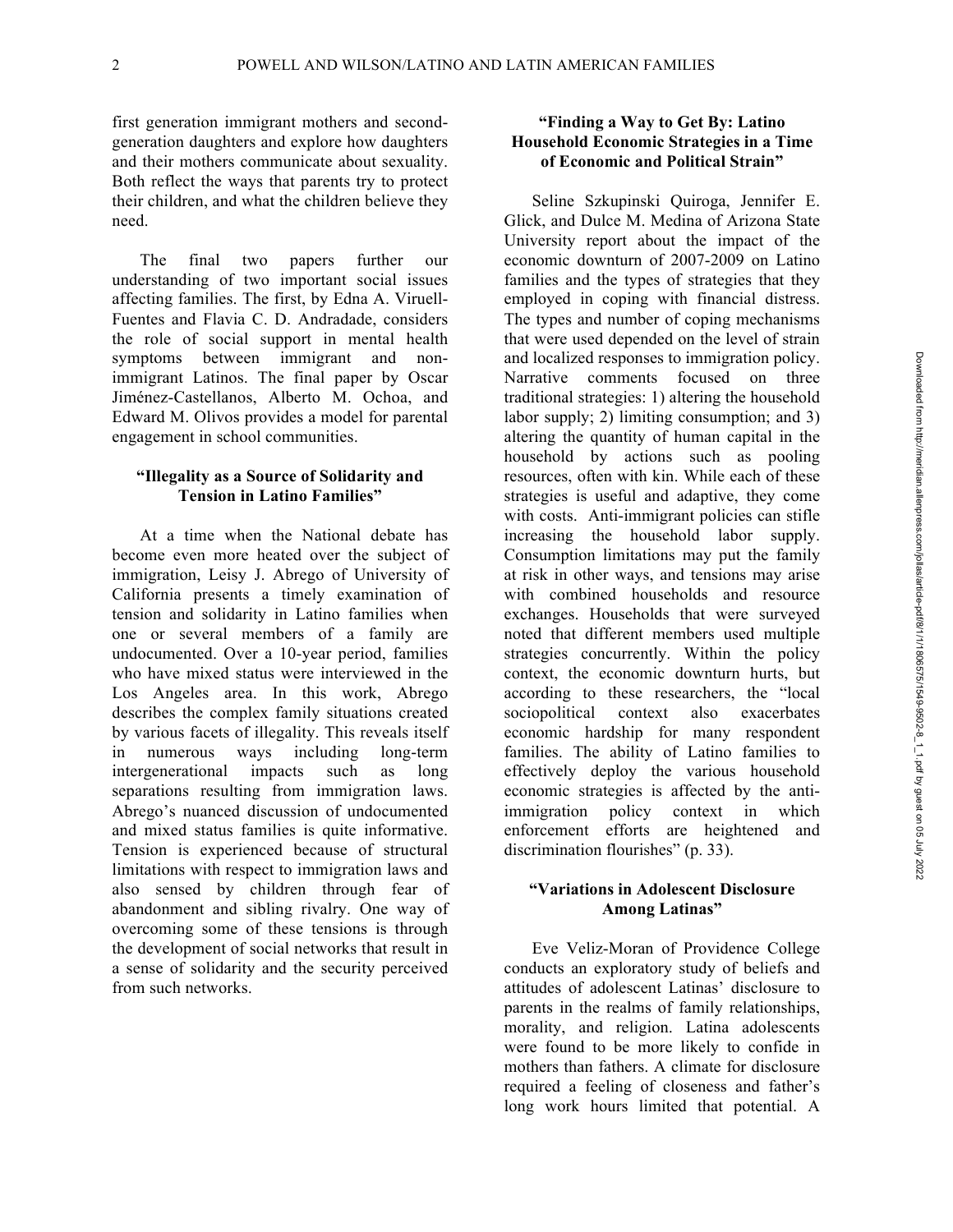common theme among participants was a desire to have a closer, more open relationship with parents that would in turn facilitate a more open communication about important occurrences in their lives. Socioeconomic status affected disclosure with Latinas from lower income families feeling closer to their mothers. Another theme, religion, increased some disclosures, unless adolescents felt their beliefs were offensive to their mothers. The study overall suggests a strong family orientation among these young Latinas and a desire for close parental relationships.

#### **"A Study of Mexican Immigrant Mothers and Adolescent Daughters in the Heartland: 'Mi mamá nada más me dice que me cuide mucho' (My mom just tells me to take care of myself a lot)"**

Katie Hartmann, Rocio Rivadeneyra, and Maura I. Toro-Morn explore how immigrant Mexican mothers and US-born or raised daughters in the Midwest communicate about sex. The researchers find two important socialization values, *cuídate* (take care of yourself) and *seguir adelante* (get ahead in life) during the research. Mothers used *cuídate* to detail everything from menstrual hygiene to safe sex but the daughters felt that this form of communication was abstract. This form of vague communication provided a source of both frustration and anger for the daughters. Another important aspect of this research is how the two cultures, Mexican immigrants and their daughters, navigate both cultural and generational differences. Mothers felt they were much more open than their daughters perceived them to be. Mothers used their own mother as reference for communication and were relatively candid in comparison; daughters used their peers, school, and media to compare to. Because of the difficulty in communications, daughters sought information from other trusted sources, including other relatives.

## **"Testing Immigrant Social Ties Explanations for Latino Health Paradoxes: The Case of Social Support and Depression Symptoms"**

Testing the social ties hypothesis for Latino health outcomes, Edna A. Viruell-Fuentes and Flavia C. D. Andradade of the University of Illnois at Urbana-Champaign compare depression symptoms of immigrant and U.S. born Latinos. The impact of both positive social support and negative interactions with spouses/partners, friends/relatives, and children were considered when comparing the two populations. The researchers tested whether social ties, considering both positive and negative inputs, explained known differences in depression symptoms between the two groups. US-born Latinos have higher levels of social support but also higher levels of "negative hassles," and these negative forces contributed to higher depressive symptoms. This effect applied only regarding the negative impacts of friends/relatives, and was not present when the sample was restricted only to married couples.

## **"Operationalizing Transformative Parent Engagement in Latino School Communities: A Case Study**"

Oscar Jiménez-Castellanos of Arizona State University, Alberto M. Ochoa of San Diego State University, and Edward M. Olivos of University of Oregon use a case study to illustrate parent agency by introducing a community school based-reform to Latino and other ethnic parent engagement in their children's schooling. They aspire toward providing a vision for how parents can be transformative change agents not only for their children but also for schools. The authors explain their transformative parent engagement practices as consisting of five levels: connectedness; inclusion and belongingness; decision-making; participatory action research; and macro civic engagement, all guided by democratic schooling principles. This study provides an informative lesson about good intentions. Even in a school district that applied